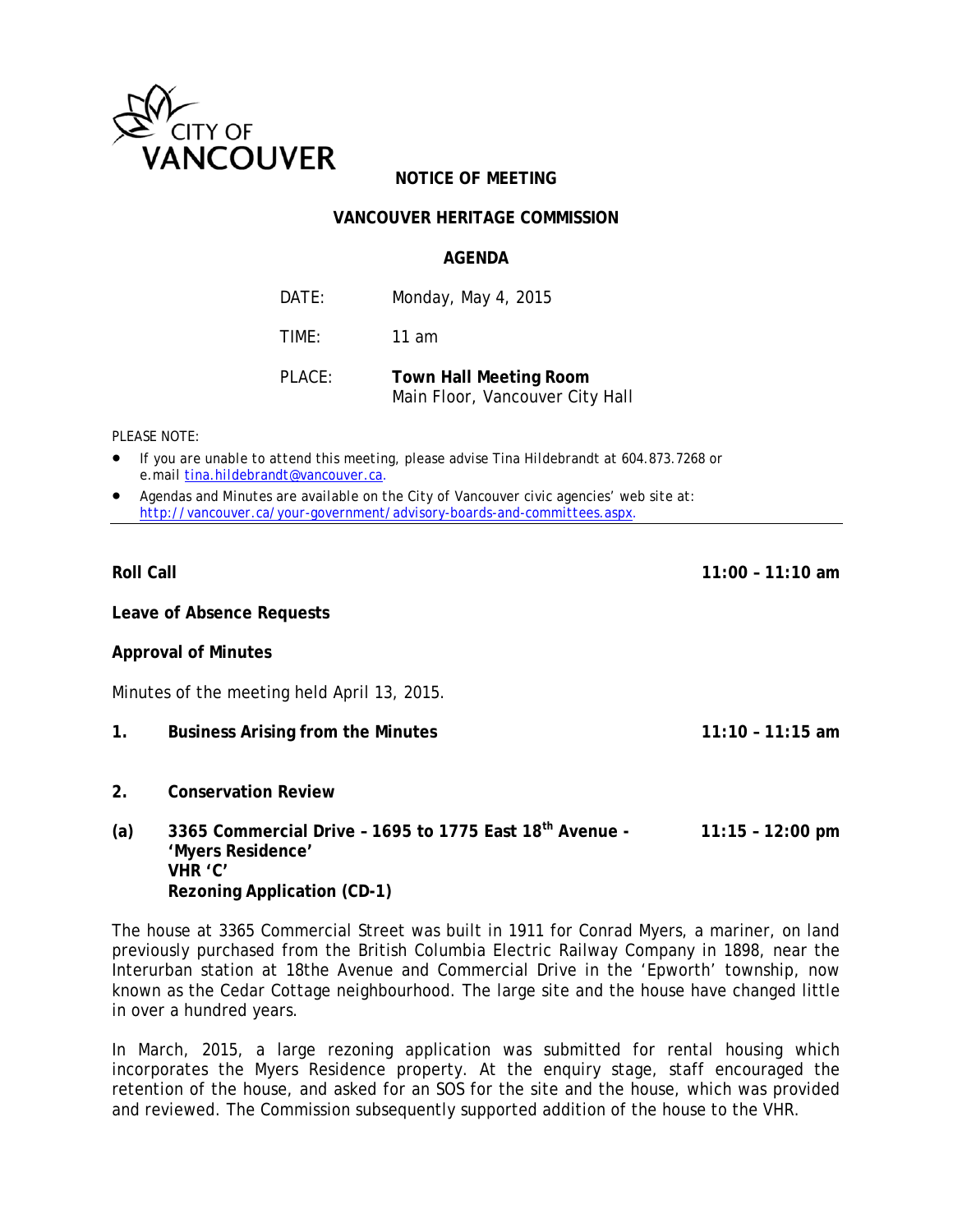Staff and the applicant, in early analysis, determined that keeping the house in its current location is not viable. Staff asked to applicant to explore relocation options for the house. The current application proposes to relocate the house to the south-west corner of the site along East  $18<sup>th</sup>$  Avenue and to create a separate parcel for the site and infill development. Relocation to this location, staff concluded, provides a transition to the residential properties to the west and would be considered. The details of the project are provided below:

| Item                  | New Heritage Parcel                                         | New Rental Housing Parcel        |
|-----------------------|-------------------------------------------------------------|----------------------------------|
| Site Area proposed:   | $5,814$ sq. ft.                                             | 27, 917 sq. ft.                  |
| <b>FSR</b>            | 1.12 FSR                                                    | 2.85 FSR                         |
| <b>Dwelling Units</b> | 2 in House<br>3 in Infill Townhouse<br>Total = $5$ (strata) | 112 (secured rental)             |
| Parking               | 10 u/g for vehicles<br>10 bikes                             | 64 u/g for vehicles<br>144 bikes |

**Issues**

- (i) Relocation of heritage building and infill development, and transitional massing;
- (ii) Conservation Plan
- Applicants: Nathan Gurvich, Cressey Development Group Christin Doeinghaus, Donald Luxton & Associates
- Attachments: Drawings, SOS, and Conservation Plan
- Staff: James Boldt, Heritage Group

## **(b) 1610 Stephens Street – 'Mary McGregor Cottage' 12:00 – 12:45 pm Proposed VHR 'C' DE#418671**

The cottage at the rear of the property of 1610 Stephens Street was built in 1912 by the Mary McGregor and her family, recent immigrants from Winnipeg. It is one of three cottage built on Lot 4 (now four adjoining parcels) which Mary bought in 1911. The southern-most cottage was demolished when a larger home was constructed for the McGregors at 1628 Stephens (since demolished), but the two other small cottages (1610 and 1626) have survived, along with their open yards. Although modified over the years, the Mary McGregor Cottage, and the site, is a rare surviving example of early development in the area when owners often constructed small cottages for revenue and to live in until such time as they could move to a larger home. By 1955 a narrow dead-end lane, which still exists, had been constructed at the rear of the site.

The application proposed a front yard Infill One-Family Dwelling, which is permitted in the zoning:

| Item                  | Existing    | Permitted     | Proposed        |
|-----------------------|-------------|---------------|-----------------|
| Density               | 722 sq. ft. | 2,137 sq. ft. | $2,434$ sq. ft. |
|                       | 0.25 FSR    | 0.75 FSR      | 0.85 FSR        |
| Dwelling Unit Density |             | 2 maximum     |                 |
| Parking               |             | 2 minimum     |                 |